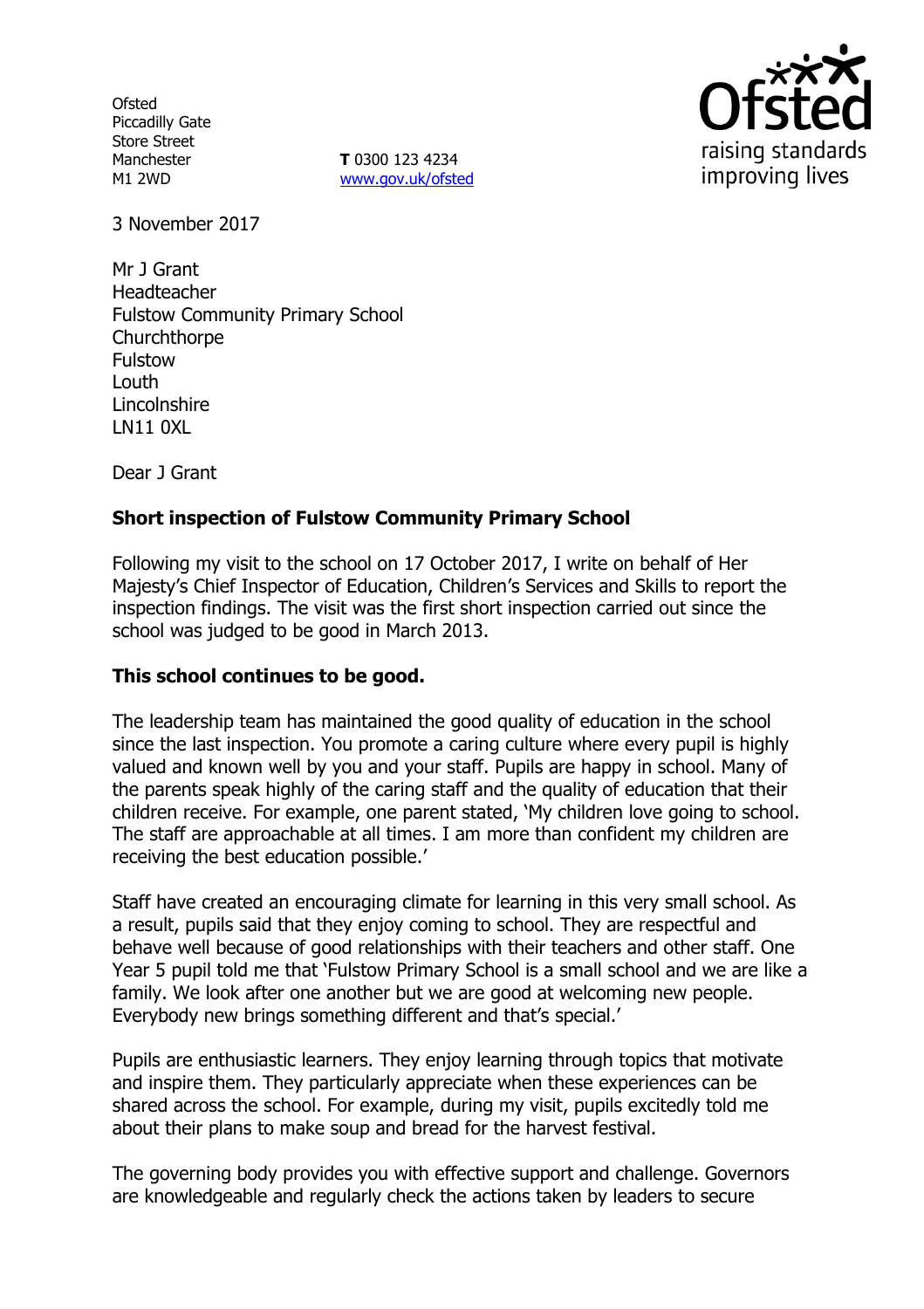

improvements. They know the strengths of the school and the areas for improvement. Governors have a particular focus on the school's support for pupils who have special educational needs and/or disabilities and for disadvantaged pupils. They ensure that funding for these pupils is used effectively.

You have dealt effectively with the areas for improvement that the inspector identified at the last inspection. Teachers plan appropriate work that consistently provides challenging opportunities for most-able pupils. When looking in pupils' books, I could see that teachers give pupils precise feedback to improve their literacy skills in a variety of subjects. Pupils respond well to the feedback, and time is given to enable them to edit and improve their work. Pupils have good opportunities to write for different purposes across different subjects.

The majority of parents I spoke to during the inspection are happy with the school and feel well consulted and informed. You make sure that you are available to parents whenever possible so that they can voice any concerns. Your acting deputy headteacher is available for parents in your absence. Parents said that they know staff well and feel they are 'approachable and friendly' if they have concerns about their children. However, you are aware that some information is not communicated to parents as well as it could be. Consequently, you are updating your website and looking at more effective ways of keeping parents well informed.

### **Safeguarding is effective.**

Leaders have ensured that there is a good culture of safeguarding in the school. Staff and governors keep up to date with training. They know what to do to keep pupils safe. You work actively with external agencies and refer concerns in a timely manner. You and your staff are vigilant and are prepared to take decisive action, when needed, to secure pupils' well-being.

Pupils are safe and happy in school. They said that poor behaviour is rare but when it does happen staff deal with it well. Pupils feel well cared for by staff in school. They are taught about potential risks and how to stay safe in different situations. These include using the internet safely, understanding fire safety precautions and understanding dangers from strangers.

### **Inspection findings**

- You and your governors have a clear understanding of the school's current strengths and areas that need improving. You have developed clear strategic plans for what is required to shape and drive the future of the school. Your selfevaluation accurately informs your policies, actions and staff training. You check pupils' progress rigorously and take action when it is needed, so that achievement remains good.
- You have successfully secured strong and effective links with the Little Ducklings nursery. As a result, children make a better start to school life and plans to increase the number of pupils attending the school are looking promising.
- You were recently asked by the local authority to become executive headteacher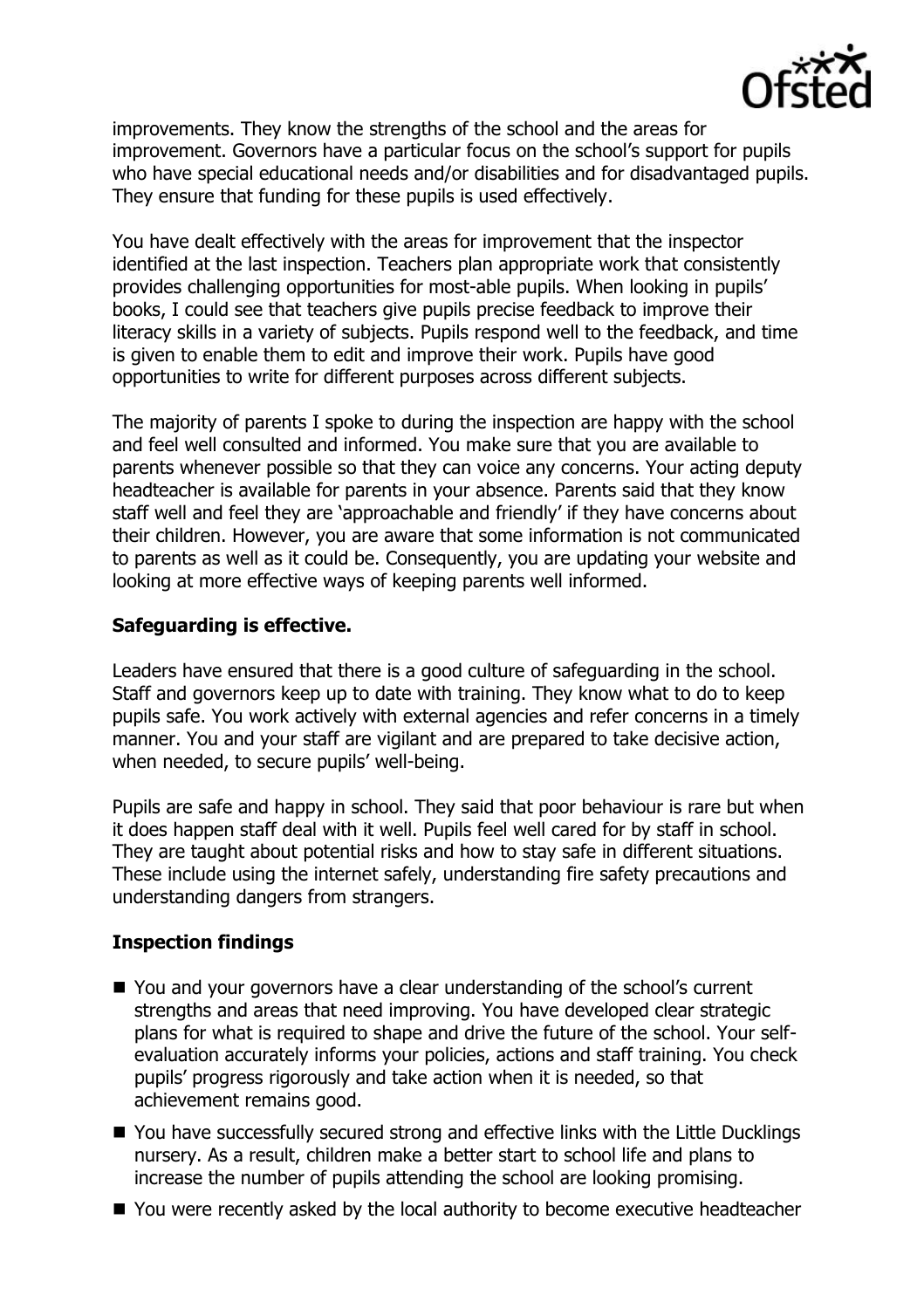

of another local school. You feel that this has been beneficial for Fulstow Primary School because staff from both schools are able to share training, expertise and planning. This has improved the quality of teaching, learning and assessment as a result. The Learning Partnership has helped you in this role by providing goodquality support. You acknowledge that this is improving your practice as a headteacher. It has also enabled you to improve the quality of leadership in the school so that a senior member of staff is able to act confidently as a headteacher in your absence.

- Most-able pupils, including the most-able disadvantaged pupils, are well challenged. As a result, they make accelerated progress. From my scrutiny of a sample of pupils' books, I could see that teachers plan learning to meet appropriately the needs of individual pupils.
- Leaders make good use of the additional funding that the school receives. They provide extra teaching to individuals and small groups. This is having a positive impact on improving the achievement of disadvantaged pupils and pupils who have special educational needs and/or disabilities. The school's information shows that these pupils make similar overall progress to other pupils in the school.
- The quality of teaching, learning and assessment in the Reception and key stage 1 class has remained strong since the last inspection. Following a change in staffing, you acted swiftly and appointed additional adult support. This support is rightly focused on securing improvements in teaching and learning and further developing good-quality provision, particularly for the Reception children.
- Pupils' attainment and progress by the end of Year 6 in reading, writing and mathematics have historically been strong. You have ensured that pupils are challenged well and provide good-quality additional activities, including English and mathematics booster clubs. As a result, outcomes remained good in 2017. Nevertheless, from my scrutiny of pupils' mathematics books it was clear that across all year groups pupils do not have regular opportunities to develop their reasoning skills.
- The quality of reading and writing throughout the school is effective. Leaders' recent introduction of a new approach to teaching phonics is having a positive impact on pupils' early reading and writing skills. Teachers skilfully encourage pupils to use their writing skills in other subjects and for different purposes. However, pupils are not given sufficient opportunities to practise and apply their skills in longer pieces of writing so that more pupils exceed age-related expectations.

# **Next steps for the school**

Leaders and those responsible for governance should ensure that:

- teaching in mathematics better promotes pupils' reasoning skills in order to extend their learning
- $\blacksquare$  pupils are given more frequent opportunities to write at length, to further develop their skills in writing.